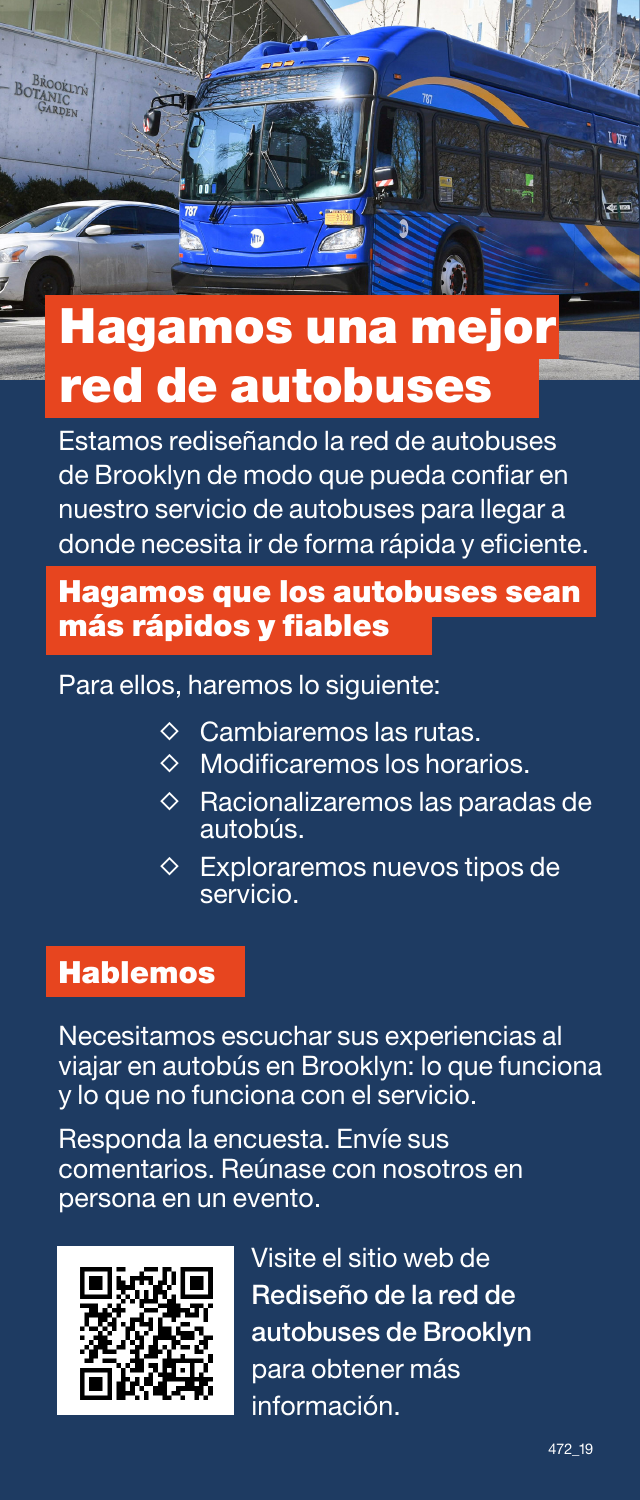#### Reunámonos. Acompáñenos en un p

#### **MARTES, 29 DE OCT. de 6 a 8 p. m.**

DeKalb Library 750 Bushwick Ave Subterráneo: Desde **J** hacia Kosciuszko Sto desde M hacia Av. Central Autobús: **B38, B46, B46-SBS, B47, B54, Q24**

#### **MIÉRCOLES, 30 DE OCT. de 6 a 8 p. m.**

Crown Heights Library 560 New York Ave Subterráneo: Desde 26 hacia Sterling St o Winthrop St Autobús: **B12, B43, B44, B44-SBS, B49**

#### **LUNES, 4 DE NOV. de 6 a 8 p. m.**

South Shore High School 6565 Flatlands Ave (Entrada accesible en Av. Ralph) Subterráneo: **Autobús: B6, B82, B82-SBS, B103, BM2**

## **MIÉRCOLES, 6 DE NOV. de 6 a 8 p. m.**

New Lots Library 665 New Lots Ave Subterráneo: Desde <sup>3</sup> hacia Av Van Siclen o Av. New Lots

Autobús: **B6, B15, B84**

#### **JUEVES, 7 DE NOV. de 6 a 8 p. m.**

Williamsburgh Library 240 Division Ave Subterráneo: Desde **OMZ** hacia Av. Marcy & Autobús: **B24, B32, B39, B44-SBS, B46, B60, B62, Q54, Q59**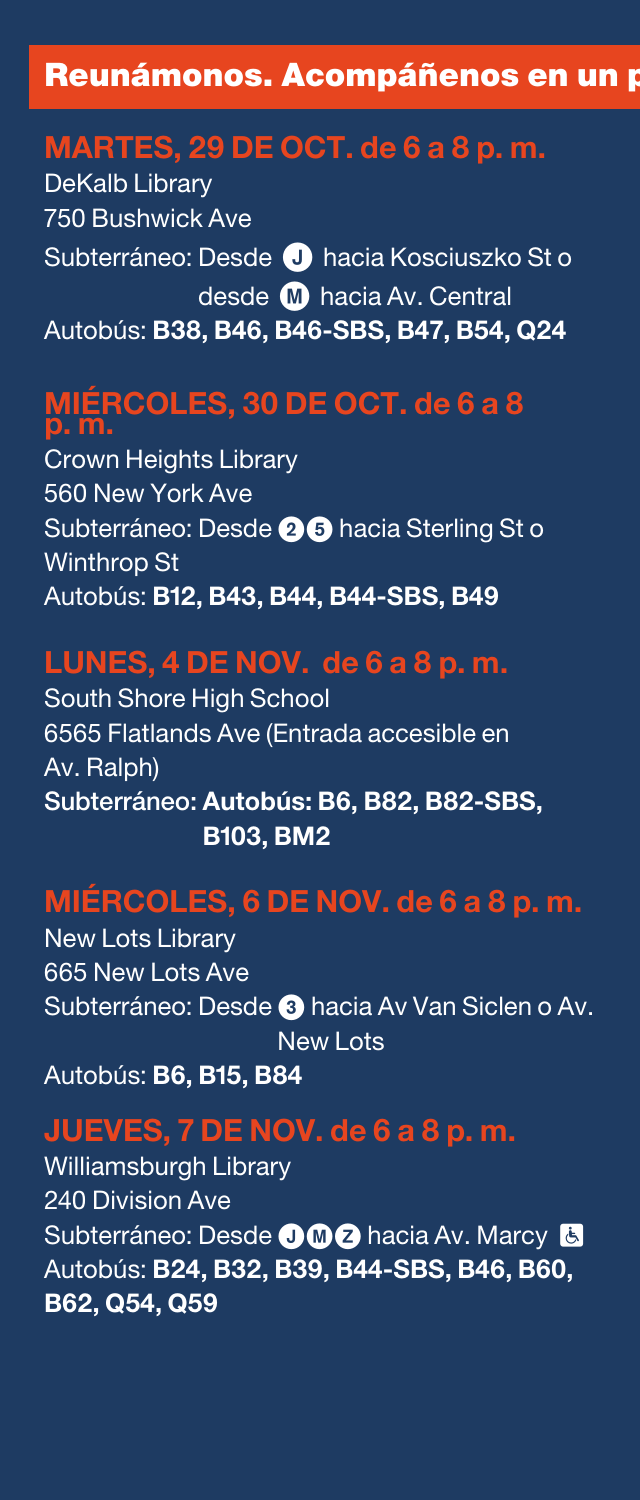#### róximo evento de puertas abiertas.

#### **MARTES, 12 DE NOV. de 6 a 8 p. m.**

Park Slope Library 431 6th Ave Subterráneo: Desde **OG** hacia Av. 7 o desde FGR hacia Av. 4 9 St Autobús: **B61, B63, B67, B6**9

#### **MIÉRCOLES, 13 DE NOV. de 6 a 8 p. m.**

Bay Ridge Library 7223 Ridge Blvd Subterráneo: Desde <sup>R</sup> hacia Av. Bay Ridge o 77 St Autobús: **B4, B9, B37, B64, X27, X37**

#### **MARTES, 19 DE NOV. de 6 a 8 p. m.**

Brighton Beach Library 16 Brighton 1st Rd Subterráneo: Desde **O** hacia Ocean Pkwy Autobús: **B1, B68**

#### **MIÉRCOLES, 20 DE NOV. de 6 a 8**

**p. m.** Walt Whitman Library 93 St. Edwards St Subterráneo: Desde **BQ**® hacia Av. DeKalb <mark>&</mark> o desde **2646** hacia Nevins St Autobús: **B54, B62**

#### **JUEVES, 21 DE NOV. de 6 a 8 p. m.**

Kensington Library 4207 18 Av Subterráneo: Desde **O** hacia Av. 18 Autobús: **B8**



**Estos eventos se han programado en <br>
□ lugares que son accesibles para perse<br>
con problemas de movilidad. lugares que son accesibles para personas con problemas de movilidad.**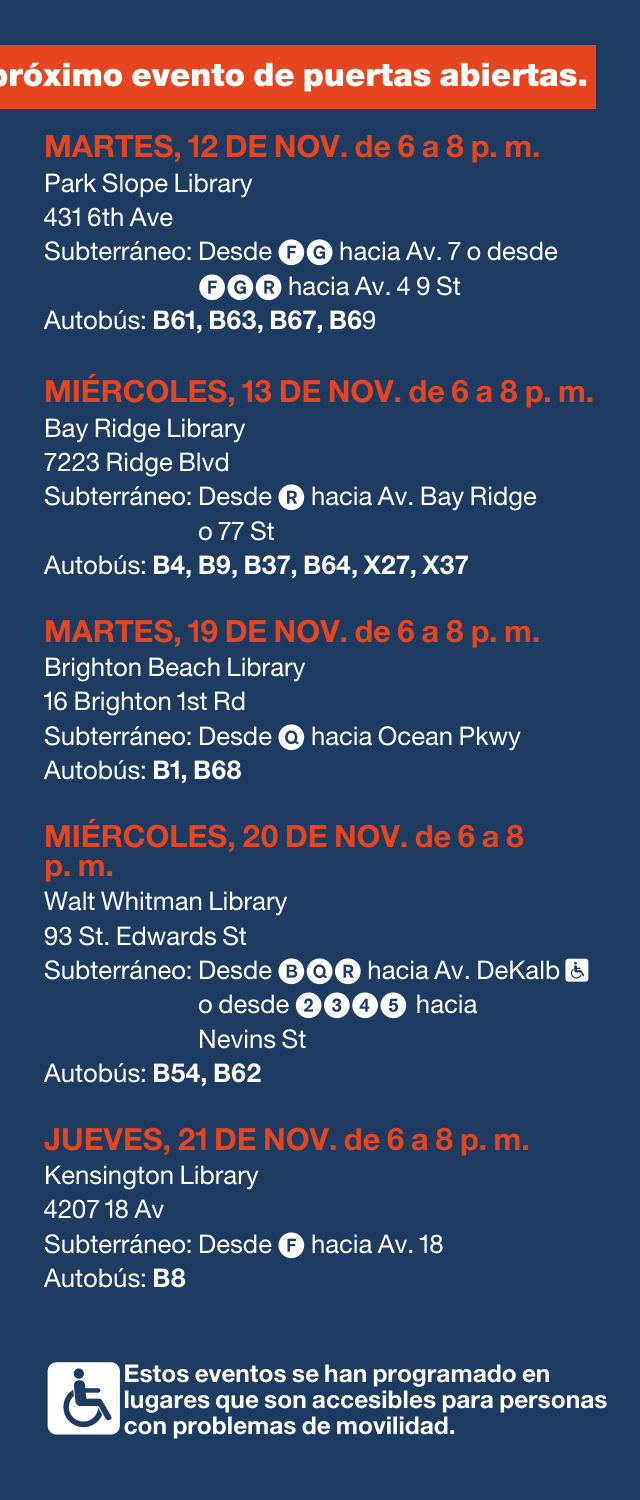# Fast Forward: Brooklyn Bus Network Redesign

**B35 HOPPER CASTELY** BI

 $\mathbf{D}$ 

Tell us about your bus route, so we can provide a better ride

Plan de avance: Rediseño de la red de autobuses de Brooklyn

Cuéntenos sobre la ruta de su autobús para que podamos ofrecerle un mejor viaje.

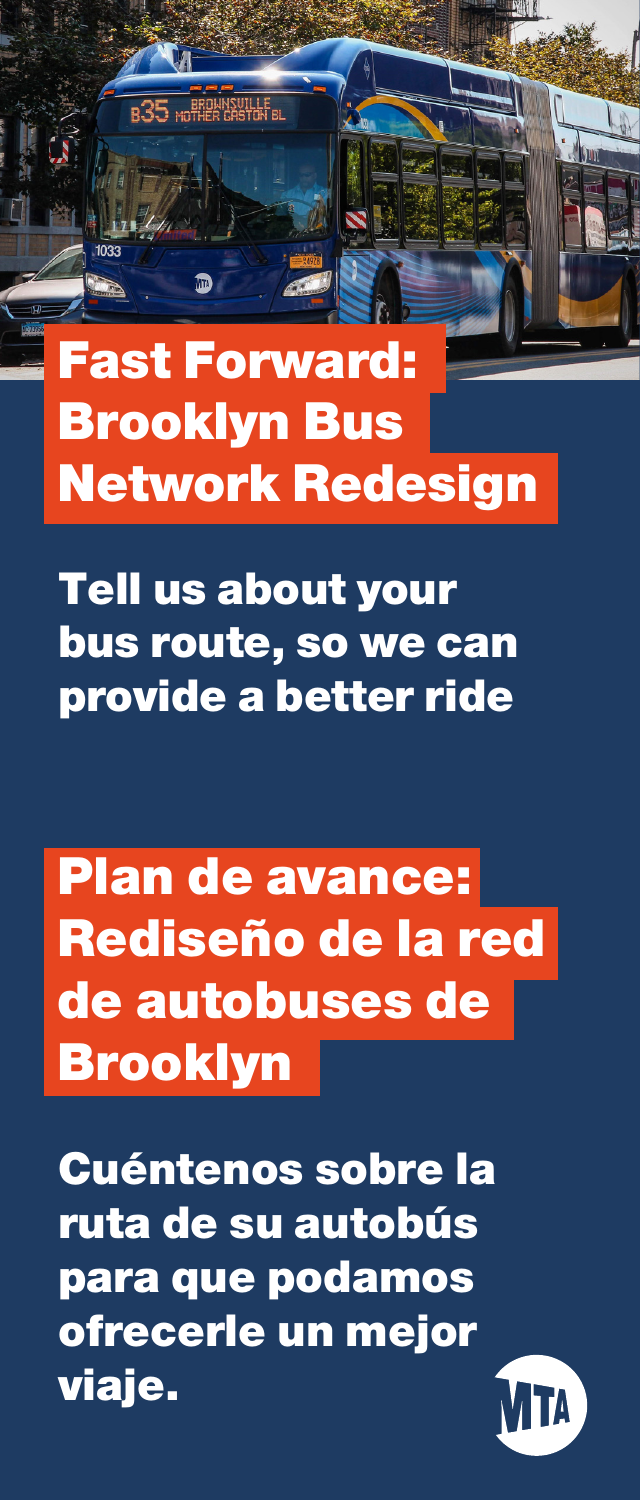## Let's Make a Better Bus Network

加

We're redesigning the Brooklyn Bus Network so you can rely on our bus service to get where you need to go quickly and efficiently.

## Let's make buses faster and more reliable

#### To do that, we will:

- $\Diamond$  Redraw routes
- $\diamond$  Rewrite schedules
- $\diamond$  Rationalize bus stops
- $\Diamond$  Explore new types of service

#### Let's chat

We need to hear about your experiences riding buses in Brooklyn – what works and what doesn't work with service.

Take the survey. Submit your comments. Meet with us in person at an event.



Visit the Brooklyn Bus Network Redesign website for more

**Time**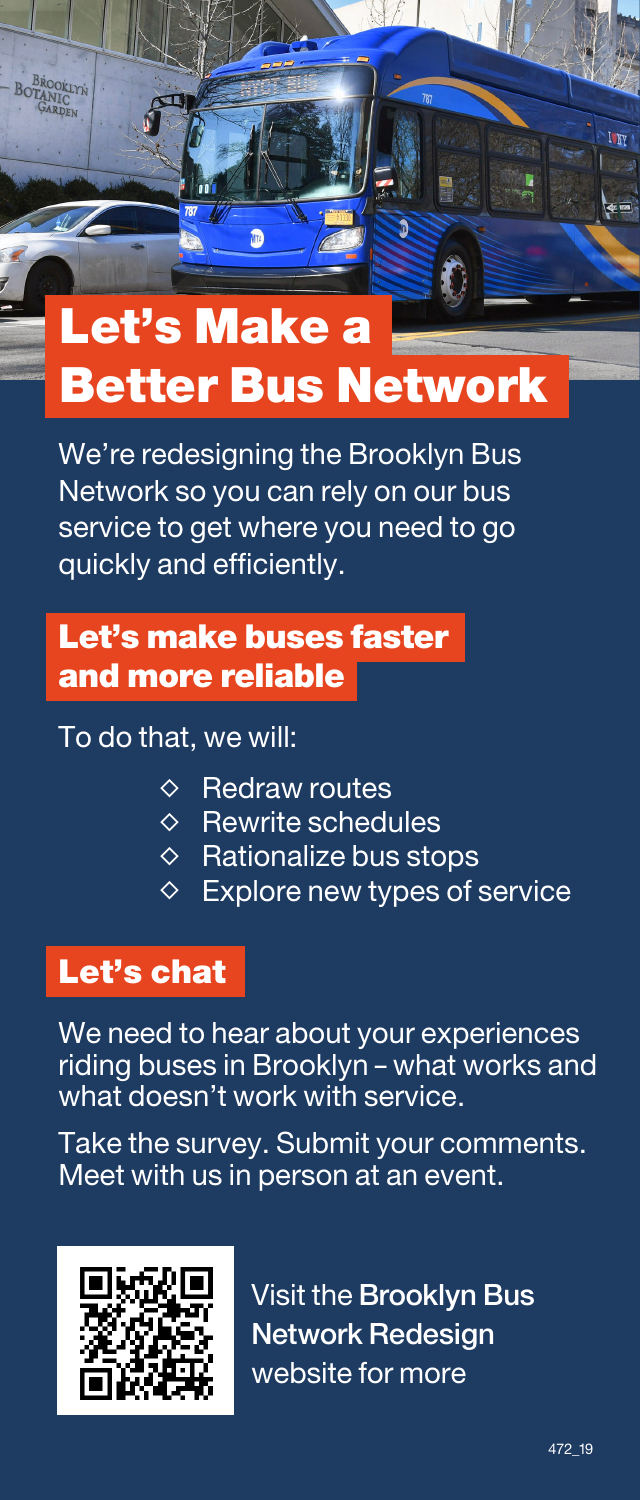## Let's meet. Join us at an upc

#### **TUESDAY, OCT. 29 | 6-8 PM**

DeKalb Library 750 Bushwick Ave Subway: J to Kosciuszko St or M to Central Av Bus: **B38, B46, B46-SBS, B47, B54, Q24**

## **WEDNESDAY, OCT. 30 | 6-8 PM**

Crown Heights Library 560 New York Ave Subway: **26** to Sterling St or Winthrop St Bus: **B12, B43, B44, B44-SBS, B49**

## **MONDAY, NOV. 4 | 6-8 PM**

South Shore High School 6565 Flatlands Ave (Accessible entrance on Ralph Ave) Subway: **Bus: B6, B82, B82-SBS, B103, BM2**

## **WEDNESDAY, NOV. 6 | 6-8 PM**

New Lots Library 665 New Lots Ave Subway: 3 to Van Siclen Av or New Lots Av Bus: **B6, B15, B84**

### **THURSDAY, NOV. 7 | 6-8 PM**

Williamsburgh Library 240 Division Ave Subway: **JM2** to Marcy Av & Bus: **B24, B32, B39, B44-SBS, B46, B60, B62, Q54, Q59**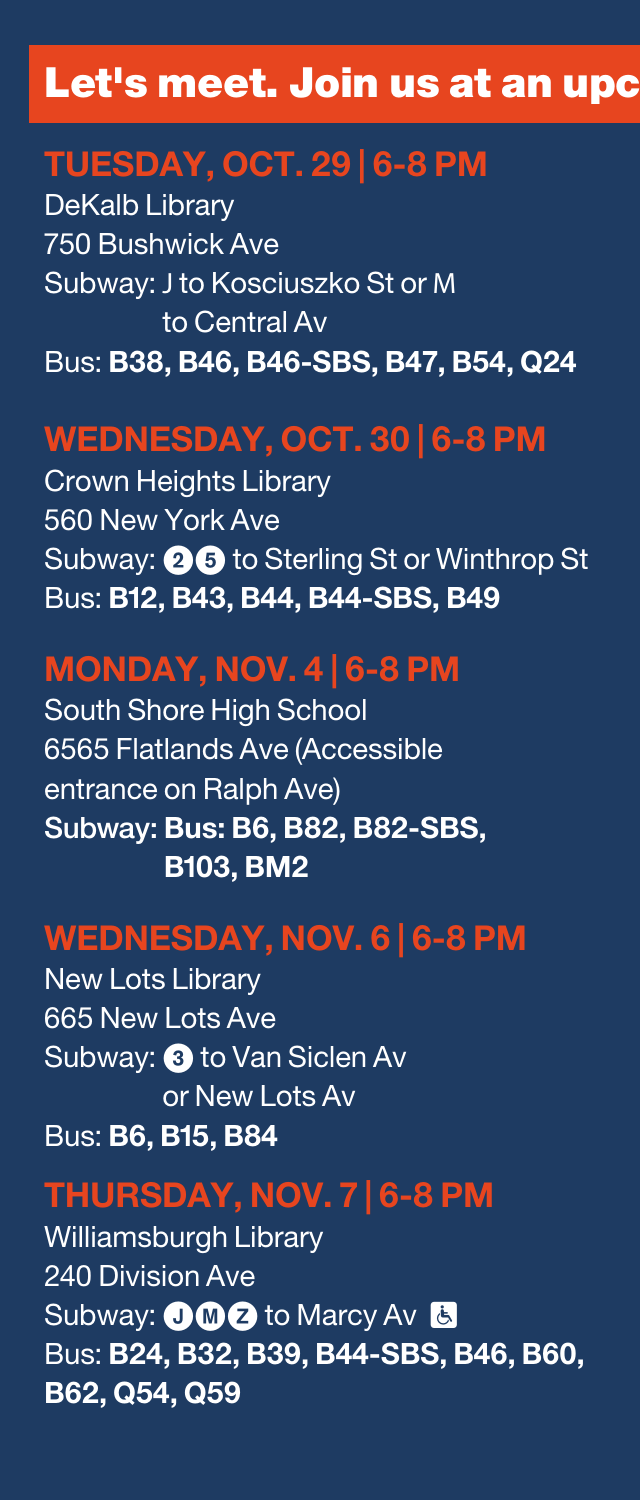## oming open house event.

## **TUESDAY, NOV. 12 | 6-8 PM**

Park Slope Library 431 6th Ave Subway: **BG** to 7 Av or **BGR** to 4 Av-9 St Bus: **B61, B63, B67, B6**9

## **WEDNESDAY, NOV. 13 | 6-8 PM**

Bay Ridge Library 7223 Ridge Blvd Subway: **R** to Bay Ridge Av or 77 St Bus: **B4, B9, B37, B64, X27, X37**

## **TUESDAY, NOV. 19 | 6-8 PM**

Brighton Beach Library 16 Brighton 1st Rd Subway:  $\bullet$  to Ocean Pkwy Bus: **B1, B68**

## **WEDNESDAY, NOV. 20 | 6-8 PM**

Walt Whitman Library 93 St. Edwards St Subway: **B Q Q** to DeKalb Ay <mark>&</mark> or 2345 to Nevins St Bus: **B54, B62**

## **THURSDAY, NOV. 21 | 6-8 PM**

Kensington Library 4207 18 Av Subway:  $\bigoplus$  to 18 Av Bus: **B8**



These events have been scheduled at<br>**Example 19 is a contract of the set of the set of people**<br>with mobility impairments. **locations that are accessible to people with mobility impairments.**